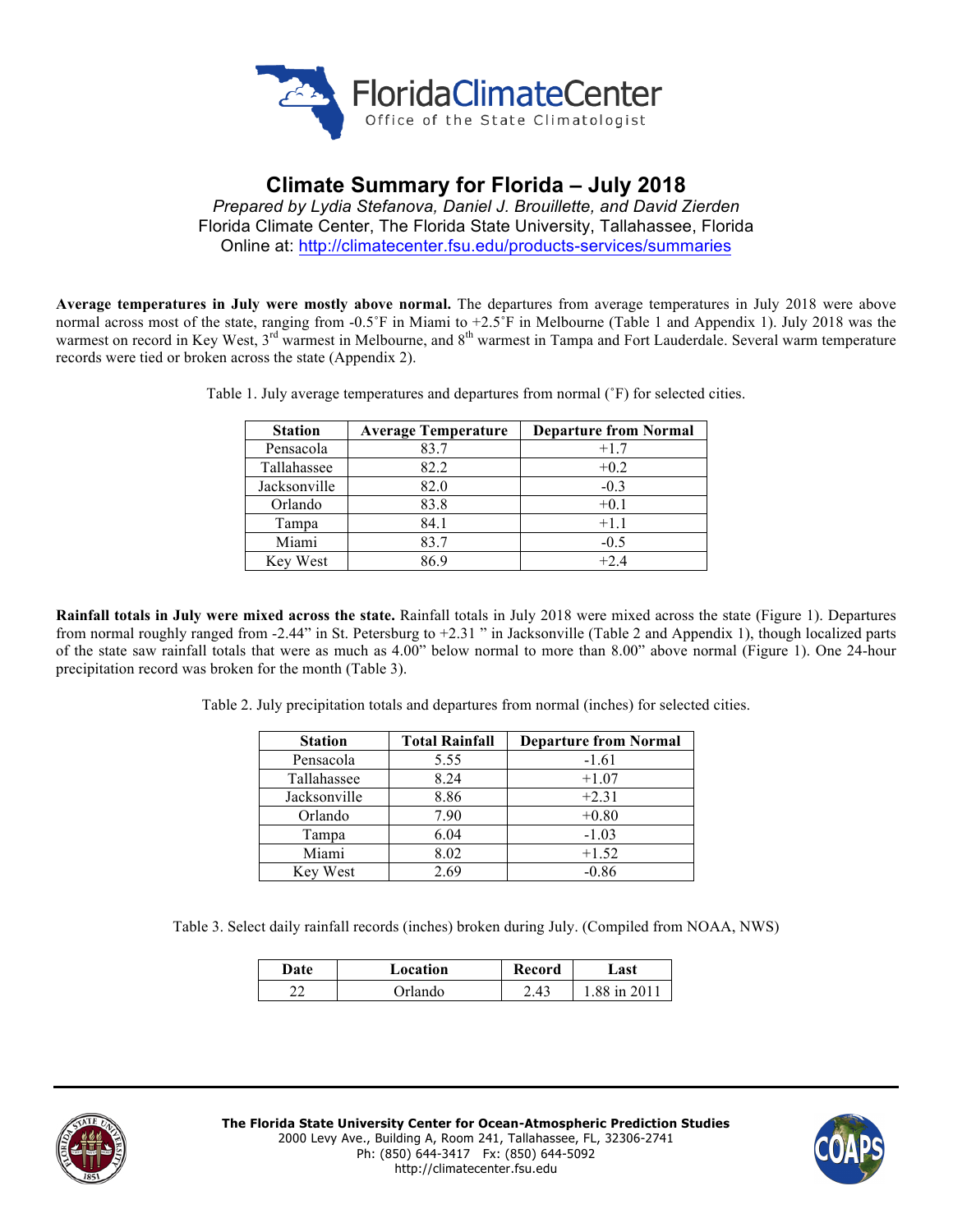# Figure 1. A graphical depiction of the monthly rainfall departure from normal (inches) for July is given in the figure below (courtesy of NOAA, NWS).



## **ENSO-neutral conditions are Present in the Pacific.**

Based on current data and forecast models, the Climate Prediction Center (CPC) has set the ENSO Alert System Status to El Niño Watch. ENSO-neutral conditions are currently present, with sea surface temperatures (SST) near- to above-average across most of the Pacific Ocean. ENSO-neutral conditions are favored through the summer, with an increasing probability of El Niño developing into Fall and Winter 2018. The CPC seasonal outlook favors above-normal temperatures for Florida through September 2018.

#### **Hazardous Weather Events in July.**

A total of 385 hazardous weather events were logged in the National Weather Service's Local Storm Reports database for the state during the month of July (see Table 4 for a breakdown by type). The most frequent types of hazardous weather conditions encountered throughout the month involved high winds and storm damage. Over half (199) of all hazardous weather occurred between the  $21<sup>st</sup>$  and  $23<sup>rd</sup>$  of the month when the circulation was impacted by a low-pressure system over the area.

Two hazardous weather-related fatalities and several injuries were reported as a result of thunderstorms, lightning, and rip currents. Strong thunderstorm winds downing a large tree in Daytona Beach caused one injury and one fatality on the  $22<sup>nd</sup>$  of the month. Two people were injured by a lightning strike on the  $10<sup>th</sup>$  of the month in Palm Beach. One fatality was the result of a rip current at the coast near Melbourne. According to broadcast media, over 140 people were rescued from rip currents along the coast of Volusia County between the  $10^{th}$  and  $11^{th}$  of the month.

Thunderstorm wind gusts exceeding 50 mph were measured on various instances in Alachua, Bay, Brevard, Collier, Duval, Franklin, Manatee, Miami-Dade, Palm Beach, Pinellas, and Volusia Counties. Gusts over 60 mph were reported on the  $23<sup>rd</sup>$  over St. George Island in Franklin County and near Dunedin in Pinellas County.

Three weak and brief tornadoes were seen in South Florida (in Dade, Broward, and Palm Beach Counties), and three more were reported in St. Johns, Flagler, and Lake Counties. There were 21 waterspouts observed along the Atlantic Coast, with 18 of those reported in the area from Miami to the Florida Keys. Eight waterspouts were observed in the Gulf coastal waters between Clearwater and Pensacola.